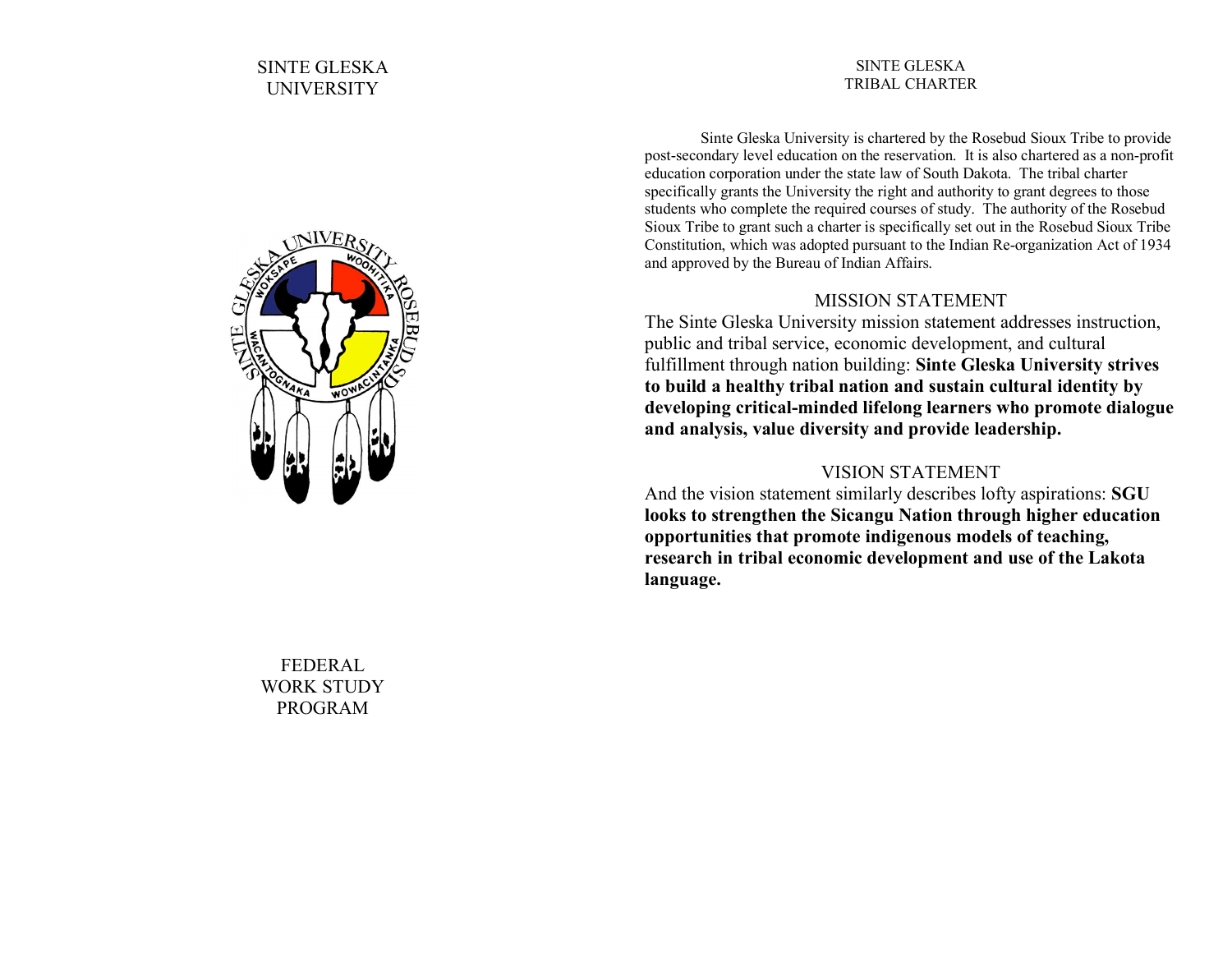#### LOCATION

Sinte Gleska University is located on the Rosebud Sioux Reservation, which covers an area of 5,337 square miles within south-central South Dakota. The Reservation population, which the University serves, about 12000 people, is dispersed over this large service area. In order to address the problem of transportation over such distances the University has instituted a dispersed learning model in which classes are taught in the key reservation communities of Mission/Antelope, Rosebud, St. Francis and Winner. Upon request, classes are offered in other communities on a credit/non-credit basis.

#### HISTORY OF SINTE GLESKA UNIVERSITY

In response to a system of education on the Rosebud Reservation that has long failed to recognize the importance of Lakota language and culture, a feasibility study was conducted in 1968, which showed adequate numbers of post-secondary students to warrant the establishment of an Indian junior college on the Reservation. In 1969, the Rosebud Sioux Tribal Council passed a resolution in support of a junior college program and so, Black Hills State College in Spearfish, S.D. and the University of South Dakota in Vermillion, S.D. were contacted to begin arrangements for accreditation of selected courses.

In 1970, an all-Indian Board of Directors was established, the following year, Sinte Gleska College, named for the Lakota leader who led the fight for the education and independence of his people, was granted a charter by the Rosebud Sioux Tribe. Two years later the South Dakota Board of Regents approved the various Associate degrees to be offered at Sinte Gleska College in affiliation with Black Hills State College and the University of South Dakota. The first Associate degree was awarded in 1973. The first B.S. degree candidate at Sinte Gleska College graduated in 1980.

On January 31, 1983, Sinte Gleska College was granted accreditation by the North Central Association of Colleges and School at the associate and bachelor degree levels. With this historic action, Sinte Gleska College became the first reservation-based, tribally controlled college in the country to be accredited at the baccalaureate program level. In February 1992 Sinte Gleska College became Sinte Gleska University through a special traditional Lakota naming ceremony. Continued accreditation was also granted through the North Central Association of Colleges and Schools.

### PURPOSE

The purpose of the Federal Work Study Program is to promote and expand part-time employment opportunities for students who require additional funds in order to attend Sinte Gleska University. Sinte Gleska University will utilize all the positions available on FWS for jobs within the university.

#### STUDENT ELIGIBILITY

Students enrolled in at least six credit hours per semester in an approved course of study and in academic good standing at Sinte Gleska University and who have a demonstrated financial need may be eligible to participate in the Federal Work Study Program, employment priority maybe given to full-time students. Students must apply for and establish Federal Work Study Program eligibility through the Sinte Gleska University Financial Aid Office.

## REQUESTING EMPLOYEES

Any Sinte Gleska University department/office may submit a formal written request to the Sinte Gleska University Financial Aid Office (FAO) for a University Federal Work Study Program employee or employees. This request must include a brief job description for each job type and further designate the supervisor for each job. First requests come first served.

#### REFERRING EMPLOYEES

The Sinte Gleska University Financial Office in accordance with the proposed job requirements and the individual capabilities and personal interests of the students shall refer student's employees to the various institutional department/offices and off-campus agencies. To the extent possible, students will be referred in accordance with their stated employment preferences. Non-referred students may not be considered for employment until approved by the Sinte Gleska University FAO.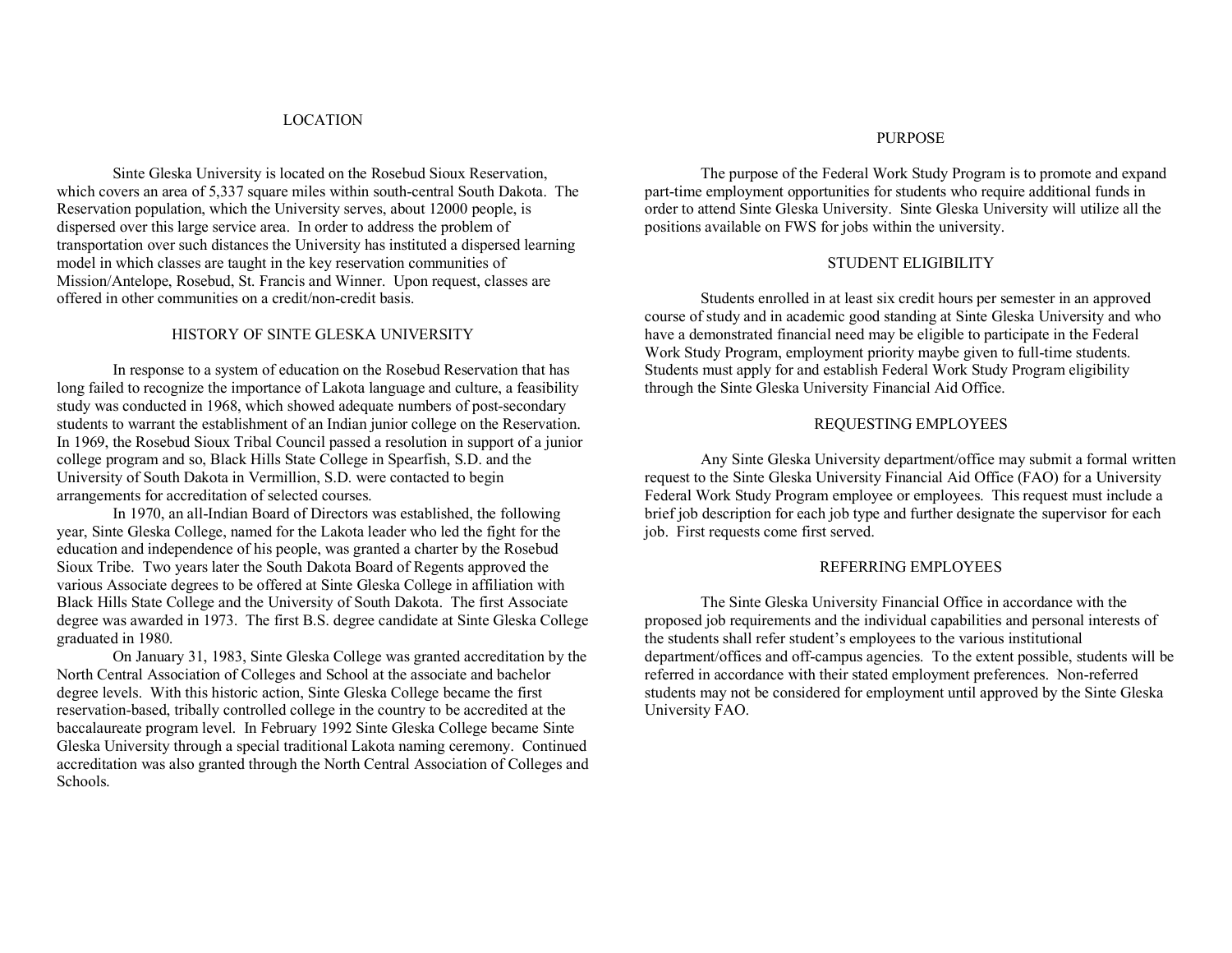#### HIRING EMPLOYEES

The institutional department/office or off-campus makes the decision as to which student best fits the proposed job requirements. Prospective employees should be interviewed by the institutional department/office or off-campus agency to ensure that the student understands the job duties and work performance expectations plus any specific policies and procedures stemming from such employment.

Once a selection has been finalized, the designated supervisor must sign the Federal Work Study Program Authorization Card, which indicates the period of employment, the maximum student earnings limit and the job description. Students are responsible for returning all documents to the SGU FAO. Students may not begin work until all required forms are signed, completed and returned to the FAO.

#### 20% EARNINGS CONTRIBUTIONS

The Federal Work Study Program defrays 80% of the student earnings while the institutional departments/offices are required to contribute 20% of said amount. SGU will pay the 20% earnings contribution for students employed within institutional departments/offices.

#### EARNINGS

Federal Work Study Program employees are to be paid only for actual working hours at the current rate equal to the federal minimum hourly wage, or what is stated on the Authorization Card. The SGU Business Office, disburse FWS checks according to their policies. Federal Work Study Program employees may not receive holiday pay or administrative leave. Students that have continued on FWS from year to year may be paid a higher hourly rate. Certain jobs within the intuition, that require certain skills/job requirements, may be paid a higher salary.

#### LIMITATIONS ON EARNINGS

Students are limited to a maximum of FWS earnings as determined by the SGU FAO based upon the estimated student financial need. A student who has earned the maximum amount for which he\she is eligible or awarded will be terminated from employment unless the student can demonstrate greater financial need to justify more hours than they were awarded. Students are limited to 8 working hours per day and not more than 20 hours per week when classes are in session at SGU. Students may work 40 hours per week when classes are not in session or during the summer month, spring break, or between semesters, upon approval by the SGU FAO. Supervisors need to request their work-study students be allowed to work extra hours, in writing to the FAO. At no time will a student be allowed to work in excess of the authorized daily or weekly hours without the consent of the SGU FAO. Supervisors will be responsible for monitoring the maximum earnings/hours for each student on the Federal Work Study Program. If a student works over 20 hours per week or 40 hours per pay period, the department will be charged for the additional hours worked. They must be paid for hours worked.

### TIME SHEETS

Federal Work Study Program employee time sheets are due in the SGU Business Office on a bi-weekly basis and must be signed by the student and supervisor. Students may not "average" or "carry-over" working hours during a payroll period or an award period. Students are responsible for securing the supervisor's signature and for submitting the time sheet to the SGU Business Office in a prompt and accurate manner.

#### WORK SCHEDULES

The student and supervisor should agree on a weekly work schedule that reflects both the academic related needs of the Federal Work Study Program employee and the job related needs of the institutional departments/office(s). Work schedules should be developed so that the student is available to work the major portion of the semester. Supervisors should obtain a class schedule from the student to ensure that work is not performed during any time when the student is scheduled to be in class. To the extent possible, students will be places on jobs according to their stated majors.